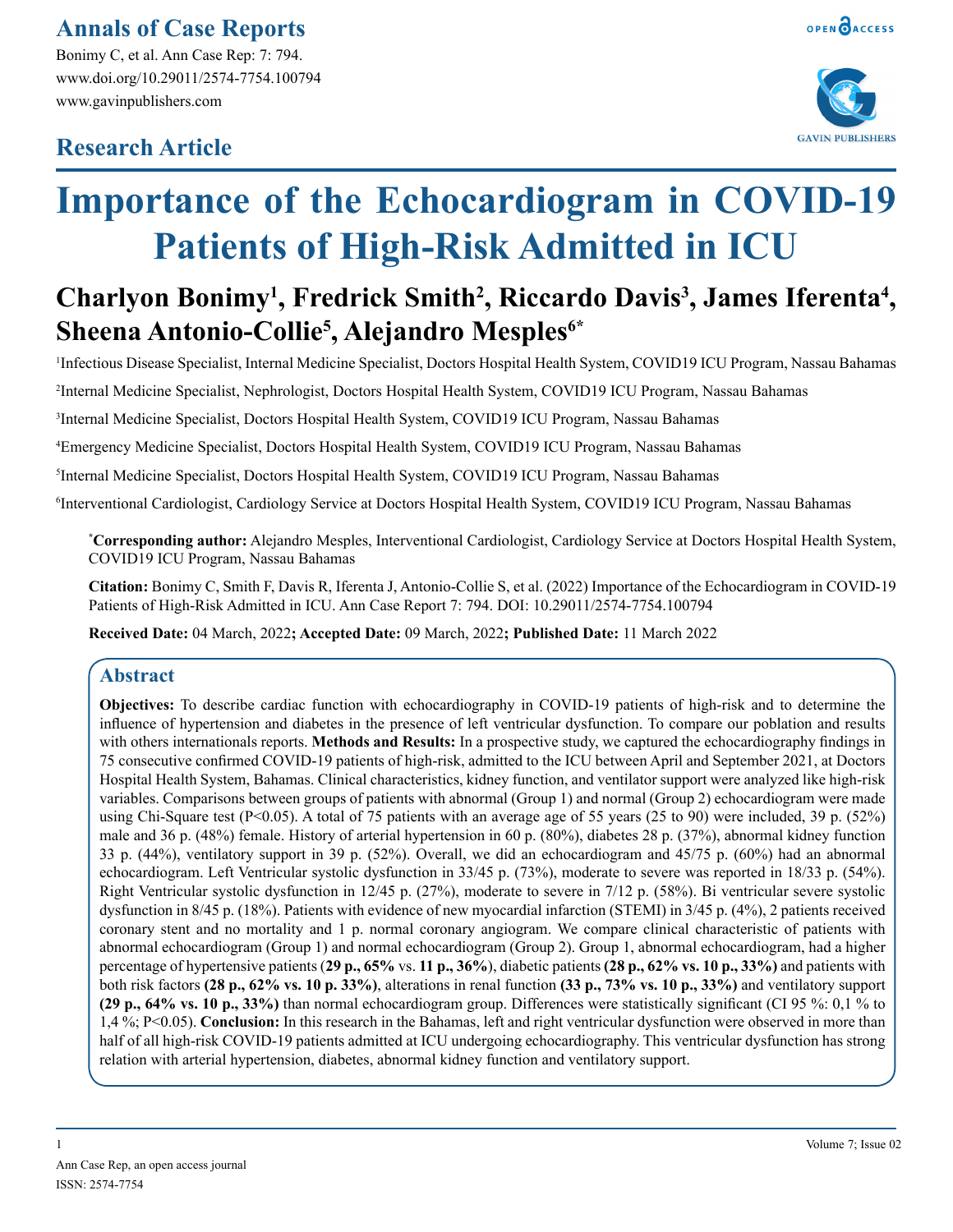**Keywords:** COVID-19; Echocardiography; Ventricular Dysfunction

## **Introduction**

Coronavirus disease 2019 (COVID-19) has become one of the leading causes of morbidity and mortality worldwide [1- 3]. The severe acute respiratory syndrome of the coronavirus (SARS-CoV-2) it's most frequent and important complication [4]. However, it has been observed that patients can also develop impaired heart function [5-7], both left and right, secondary to vascular micro thrombosis with endothelial damage and tissue inflammation with high levels of local pro-inflammatory cytokines [8-10]. Virus particles have been found in the myocardium and vascular endothelium in patients with COVID-19 and cardiogenic shock justifying this mechanism of action [11-13]. But it also arises as a consequence of elevations in the after load of the right ventricle due to pulmonary embolism, pulmonary vasculopathy due to micro thrombosis or pneumonia [14,15]. Patients with cardiovascular diseases and cardiac risk factors are more susceptible to these cardiac complications and have a worse prognosis [5-7]. Cases of COVID-19 related to myocarditis [8], acute myocardial infarction [16], and takotsubo cardiomyopathy [17] have been reported. The incidence of these cardiac complications and their relationship with cardiac risk factors in different parts of the world are known, but there are no reports on Caribbean countries. This information is critical since our population has a high incidence of high blood pressure and diabetes. Echocardiography was proposed as a control method in these high-risk patients, since we believe it is a method that can help better understand the patient's situation and predict the appearance of complications. Our objective was to know the cardiac function of patients with high-risk COVID-19 in our population and to provide information on the influence of arterial hypertension and diabetes in the presence of systolic ventricular dysfunction and an evolution with a worse prognosis.

#### **Methods**

This prospective research work was designed by the Cardiology Service of Doctors Hospital, Nassau Bahamas, with the contribution of experts in infectious diseases and nephrologists responsible for the ICU Unit for Covid19 patients in the Bahamas. 75 consecutive patients with a diagnosis of Covid19 admitted to the ICU due to high-risk respiratory and/or cardiac criteria were included. Patient images were taken as part of routine care and unidentifiable patient data was captured. As such, this research work did not require the individual consent of the patient. Samples and results were compared with other similar works published with the endorsement of the European Society of Cardiology. In the primary analysis, patients with COVID-19 with high-risk criteria were included, admitted to the intensive care unit (ICU) defined as high dependency on invasive medical service, blood pressure control, heart rate, and O2 saturation in arterial blood, intravenous

medication, inotropics and/or intubated and ventilated patients or with ventilatory support of any kind. Basic characteristics were recorded: age, sex, co morbidities, and need for ventilatory support. Patients were considered in respiratory failure when they presented PaO2/FiO2  $\leq$ 250, respiratory rate greater than 30 x min, confusion or altered state of consciousness, systolic pressure <90 mmHg, multilobar radiographic compromise, high risk score on CT. Cardiac involvement was suspected when the patient presented signs or symptoms of left and/or right heart failure, systolic arterial hypotension less than 90 mmHg, chest pain with new changes in the ST segment on the electrocardiogram (supra slope greater than 1 mm or greater than 2 mm), elevation of cardiac biomarkers [troponin or CPK MB), ventricular or supraventricular arrhythmia, suspected tamponade or cardiogenic shock. Echocardiographic findings were captured for Left Ventricular abnormalities (mild, moderate, or severe systolic dysfunction, LV dilation, evidence of new myocardial infarction, myocarditis, or takotsubo cardiomyopathy), Right Ventricular abnormalities (mild, moderate, or severe systolic dysfunction), RV dilation, presence of intraventricular or atrial thrombi) and interventricular septum motility disorders, pulmonary artery dilation, mild, moderate, severe pericardial effusion, with or without cardiac tamponade.

#### **Statistical analysis**

Age was reported as means and ranges, and categorical variables were reported as frequencies (%). Comparisons between groups were made using the independent samples Chi-Square test (P<0.05). Group 1, or patients with abnormal echocardiography, was selected according to the echocardiographic presence of an abnormal Left Ventricle (any degree of Left Ventricular dysfunction or dilatation, myocardial infarction, myocarditis, or Takotsubo cardiomyopathy) or abnormal Right Ventricle (any degree of RV dysfunction or dilatation of the right ventricle and/or the pulmonary artery and interventricular septum motility disorders). Covariates included age, sex, arterial hypertension, diabetes mellitus, respiratory support, and renal function measured with BUN and plasma creatinine. The analysis was performed using the McNemar test calculator / Chi-Square test of independence  $(P<0.05)$ .

#### **Results**

In a prospective study, we captured the echocardiography findings in 75 consecutive high-risk COVID-19 patients admitted to the ICU between April and September 2021, at Doctors Hospital Health System, Bahamas. Clinical characteristics, kidney function, and ventilator support were analyzed like high risk variables. The general population presented an average age of 55 years and an equal percentage of men (39 p., 52%) and women (36 p., 48%). In the general population of 75 p., a high prevalence of arterial hypertension (60 p., 80%) and diabetes (28 p., 37%) was observed, as well as in patients who had a history of both risk factors (28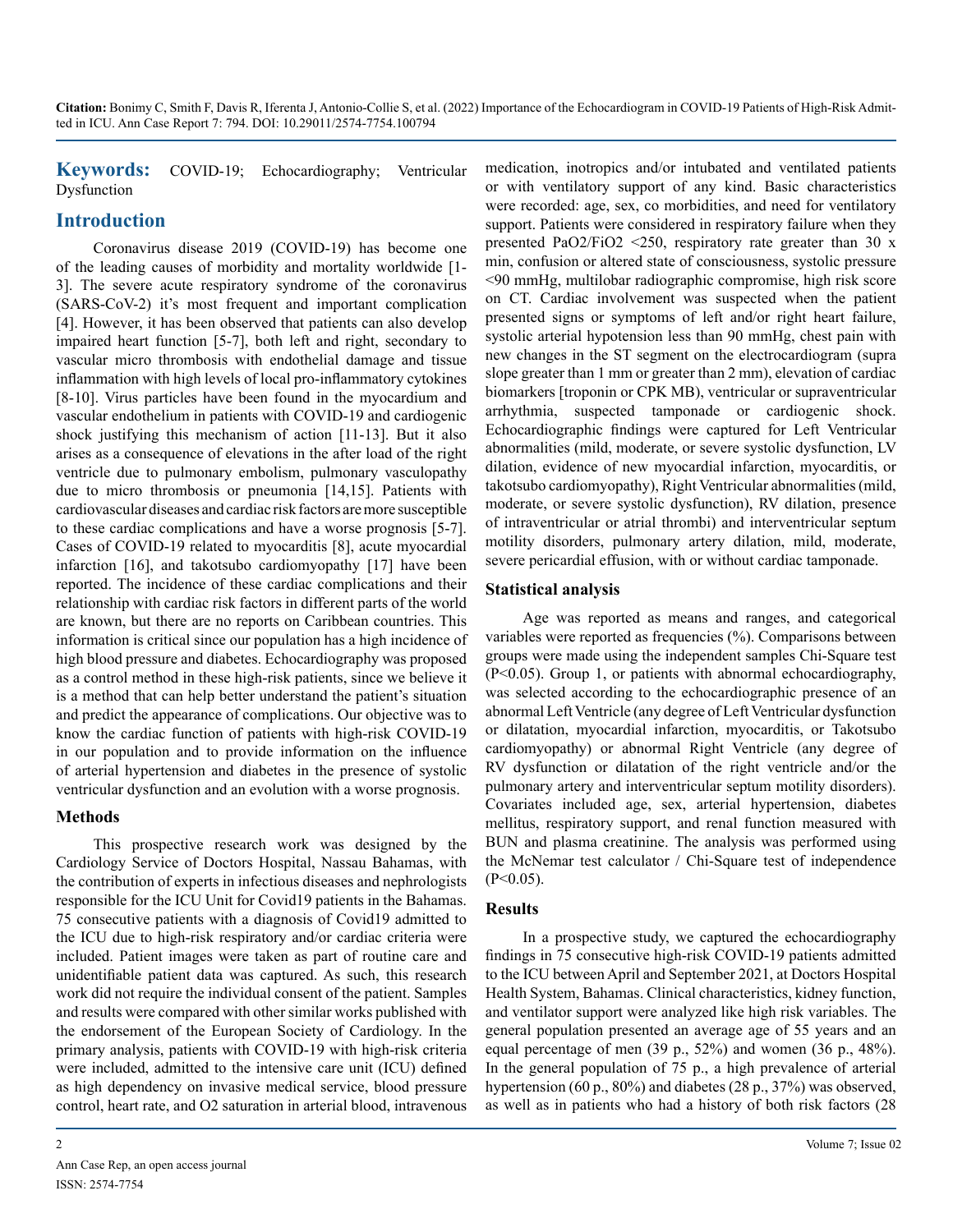p., 37%) (Figure 1). It was also observed that 33 p. (44%) had abnormal renal function and a high percentage of patients were also on ventilatory support (39 p., 52%). This high prevalence of cardiac and renal failure, risk factors, and ventilatory assistance characterizes a group of patients with high risk of complications. All patients underwent an echocardiogram to assess systolic cardiac function and left and right heart size and wall structure and movement. This paper analyzes left and right ventricular systolic function and its relationship with the hypertension and diabetes and other high-risk variables such as kidney function and ventilatory support. According to the results of the echocardiography, the patients were separated into two groups. Patients with abnormal echocardiogram (Group 1) and normal echocardiogram (Group 2). Both groups presented similar amounts of men and women and average age. Patients with abnormal echocardiogram, Group 1 (45/75 p. 60%). Left Ventricular systolic dysfunction 33/45 p. (73%). Mild in 15/33 p. (45%), moderate in 10/33 p. (30%) and severe in 8/33 p. (24%) were reported. Right Ventricular systolic dysfunction 12/45 p. (27%), moderate to severe in 7/12p. (58%) were reported. Systolic Dysfunction of both ventricles was observed in 8/45 p. (18%) (Figure 3). All patients presented some degree of dilation of the left and/or right ventricle, and global motility disorders in 33 p. (73%) and regional in 12 p. (26%). Hypokinesia/akinesia of the anterior wall of the left ventricle was observed in 5 p. (41%). No intracavitary thrombi were observed in the ventricles or atria. Three patients with a diagnosis of highrisk Stemi due to acute infarction of the anterior wall of the left ventricle with ST-segment elevation entered the group of patients with abnormal echography. The three patients were admitted to the Cath Lab for Coronary Angiogram, two patients had severe arterial occlusions that required coronary angioplasty and stent placement. The other patient presented a coronary angiogram without significant coronary stenosis. Pericardial effusion was observed in 27 p. (60%), mild to moderate. Severe or cardiac tamponade was observed in 3 patients. No patients with Takotsubo cardiomyopathy or endocarditis were observed. Group 2 corresponded to patients with normal echocardiography. It was observed that the Group 1 of patients with abnormal ultrasound had a higher percentage of hypertensive patients (**29 p., 65%** vs. **11 p., 36%**), also about diabetic patients **(28 p., 62% vs. 10 p., 33%)** and patients with both risk factors **(28 p., 62% vs. 10 p. 33%)**, difference statistically significant (CI 95 %: 0,1 % to 1,4 %; P<0.05). (Figure 2). The Group 1 or patients with abnormal echocardiography due to left and/or right ventricular dysfunction also had a greater number of patients with alterations in renal function **(33 p., 73% vs. 10 p., 33%)** and ventilatory support **(29 p., 64% vs. 10 p., 33%)**, differences were statistically significant (CI 95 %: 0,1 % to 1,4 %; P<0.05) (Figure 2).



**Figure 1:** General Population, clinical characteristics and risk factors in number of patients (Female, Male, H: Hypertension, D: Diabetes, H&D: Hypertension and Diabetes, FR: Abnormal Kidney Function, VS: Ventilatory Support).



**Figure 2:** Clinical characteristic and risk factors, comparative Group 1 or Abnormal echocardiogram (EchoABN) and Group 2 or Normal echocardiogram (EchoN) in % of patients (female, Male, H: Hypertension, D: Diabetes, H&D: Hypertension and Diabetes, FR: Abnormal Kidney Function, VS: Ventilatory Support).



**Figure 3:** Echocardiogram report in patients with COVID 19 of High Risk in ICU. LVD: Left Ventricular Dysfunction, RVD: Right Ventricular Dysfunction, LRVD: Left and Right Ventricular Dysfunction.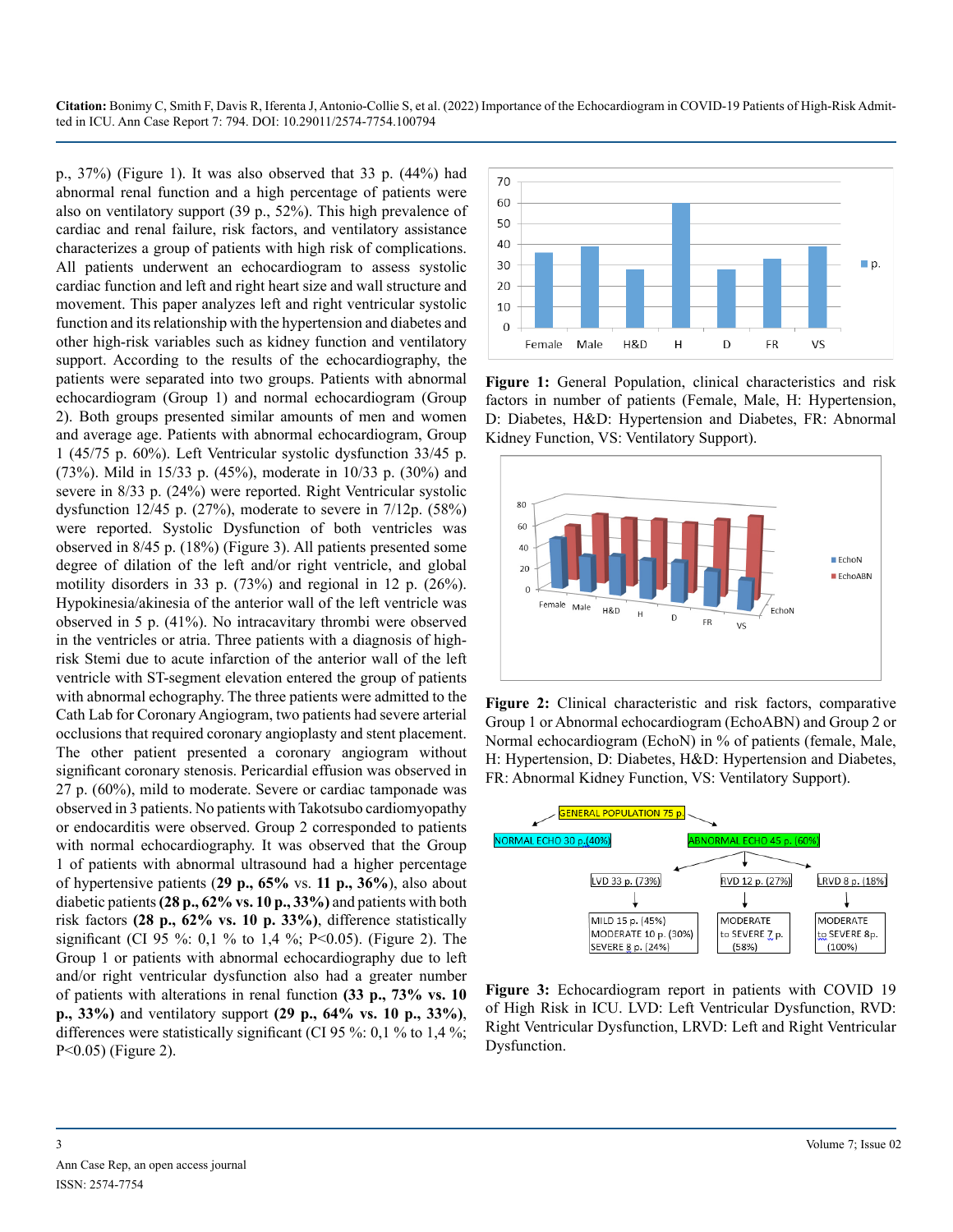#### **Discussion**

Data from 75 patients undergoing echocardiography were collected, which means a sample similar to that reported in different major centers in Europe [18]. It is interesting to analyze our patient population and results by comparing them with an important report issued by the European Society of Cardiology (SEC) [18]. It can be seen that in our population all patients had a confirmed diagnosis of covid-19, while 73% of the European sample had it [18]. Our population had a lower average age than reported by our colleagues (55 vs. 62 years). In addition, our percentage of men and women was similar, while they had a sample with almost 70% men and only 62% were in the ICU or critical care units for severe symptoms [18]. When we analyze the risk factors, arterial hypertension and diabetes, we can see important differences. While they report a prevalence of hypertension of 37% and diabetes mellitus of 19% in their population, we have a much higher percentage of patients with hypertension (80%) and diabetes (37%), as well as in patients who had a history of both risk factors (37%) in the general group. This implies a sicker population and a higher risk of major complications. Similarly, the high incidence of patients with kidney failure and in need of ventilatory support is high in our group of patients with high-risk COVID19, which shows a direct relationship, either as a previous manifestation related to hypertension and diabetes, or secondary to COVID19.

#### **Echocardiographic Findings**

The European study [18] reports a normal echocardiogram in 45% of its patients, which is similar to our report. However, the results differ when we analyze arterial hypertension and diabetes, which in their normal and abnormal echocardiography group had a similar prevalence [18]. In our population, group 1 or abnormal echocardiography due to left, right or biventricular systolic dysfunction, has a much higher percentage of patients with arterial hypertension, diabetes and both factors, with a clear statistical significance, which almost doubles the prevalence of these factors in group 2 or normal echocardiography. Not only can we say that our population is sicker but also that this directly influences the presence of systolic dysfunction of the left and right ventricle or both. When we analyze renal failure criteria by laboratory and patients with respiratory assistance, we can also observe a greater number of patients in the group with abnormal echocardiography compared to group 2 or normal echocardiography, with a statistically significant difference. These two variables, which were not analyzed in the European study [18], are observed in more than twice as many patients in group 1 and are very important in evaluating the patient's risk, since they are also imposed as independent risk variables with statistical significance.

Left ventricular systolic dysfunction was reported in 73% of our patients (33p.), half of them moderate to severe, which also shows a difference with the European sample that reports 39% of patients with this condition [18]. Our patients had a very low incidence of ST-segment elevation myocardial infarction (STEMI) as did the European population. Our study reports right ventricular systolic dysfunction in 27% of patients, with moderate to severe impairment in 58% of these patients. The pattern of the left ventricle without echocardiographic evidence of dysfunction but with deterioration of the right ventricle, observed in our experience, seems to be related to the pulmonary affection of covid-19, the inflammation of the parenchyma and the micro or macro vascular thrombosis with the consequent increase in resistance to right ventricular blood flow. These isolated cases of right ventricular systolic dysfunction likely reflect more extensive and severe respiratory disease. Left ventricular hypokinesias were present in two-thirds of the patients and were predominantly nonspecific and global in nature. Further investigation is required to define the mechanism of this dysfunction since in few patients the echocardiographic patterns were compatible with myocardial infarction, with regional wall motion disorders. Surely global hypomotility is related to myocarditis and myocardial inflammation. Our study suffers from the usual limitations associated with the low number of patients included. With this design we seek to carry out a study that captures basic echocardiographic findings, easy to obtain for any echocardiographer, and their relationship with risk factors of high prevalence in our population. We consider that our populations are different from the great works published in Europe, and that it is a challenge to extrapolate data. Each region should plan research that provides data from the real world and allows progress with protocolized examinations and effective treatments. Surely new designs and the inclusion of more patients will allow us to better understand the usefulness of echocardiography in high-risk population groups.

#### **Conclusion**

In this investigation in the Bahamas, left and right ventricular systolic dysfunction was observed by echocardiography in more than half of all high-risk COVID-19 patients admitted to the ICU undergoing echocardiography. Our high-risk patients had a high prevalence of hypertension and diabetes. Also, systolic ventricular dysfunction was strongly related to arterial hypertension, diabetes, abnormal renal function, and ventilatory support.

#### **Conflicts of Interest**

This manuscript has not been published and is not under consideration for publication elsewhere. We have no conflicts of interest to disclose.